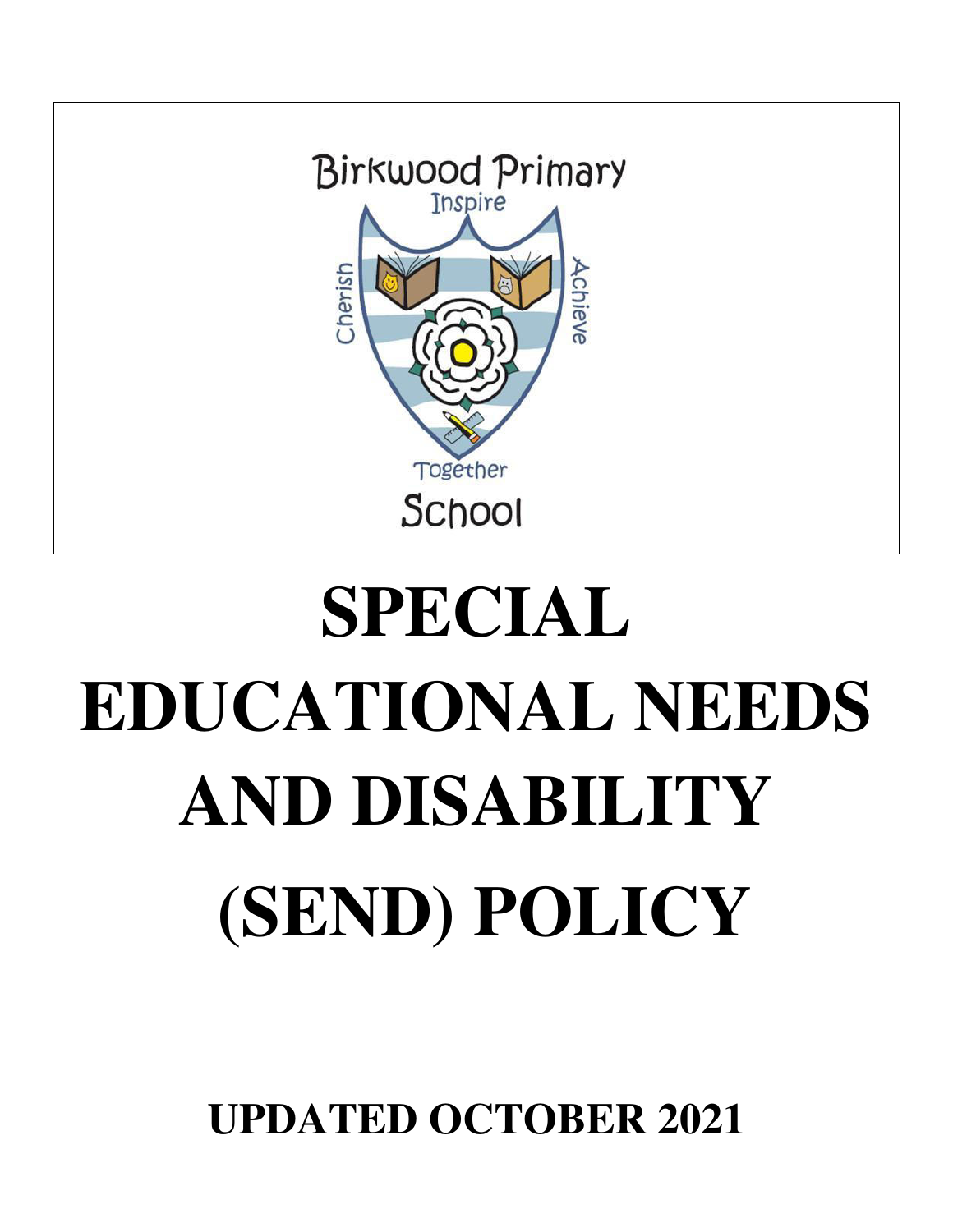#### **Our Mission**

'At Birkwood Primary School we are committed to offering an inclusive curriculum to ensure the best possible progress for all of our pupils whatever their needs or abilities.'

#### **Our Aims:**

- Each child will be given the opportunity to achieve their personal best and to become a confident learner.
- To provide a broad, balanced and enriched curriculum.
- All children in Foundation Stage and Key Stage one can access a full range of activities through which they can develop and learn through play.
- To identify pupils with special educational needs and disabilities and ensure that their needs are met.
- Children with SEND are recognised as individuals and their individual needs are met.
- All children identified as having a SEND will be continuously monitored and reviewed at set timescales.
- All children at our school benefit from our whole school Nurture School approach.
- Parents/carers are involved in all aspects of children's special needs and their provision.
- There is effective and frequent communication between parents/carers and school.
- Parents/carers are fully involved in decisions for their child and will be involved in decisions about their learning.
- All staff are fully informed about all the ways we provide for children with additional and special educational needs/disabilities.
- To promote effective partnerships and involvement with outside agencies when appropriate.

These aims are bound by the 7 Principles underlying the SEN Code of Practice 2015:

- Taking into account the views of children, young people and their families
- Enabling children, young people and their parents to participate in decision-making
- Collaborating with partners in education, health and social care to provide support
- Early and correct identification of the needs of children and young people
- Making high quality provision to meet the needs of children and young people
- Focusing on inclusive practices and removing barriers to learning
- Helping children and young people to prepare for adulthood.

Birkwood Primary School follows the criteria in accordance with the Disability Discrimination Act, which do not discriminate against pupils with SEND, and its admissions policy has due regard for the guidance in the SEND Code of Practice.

Parents or carers seeking the admission of a pupil with mobility difficulties are advised to approach the school well in advance so that consultations can take place.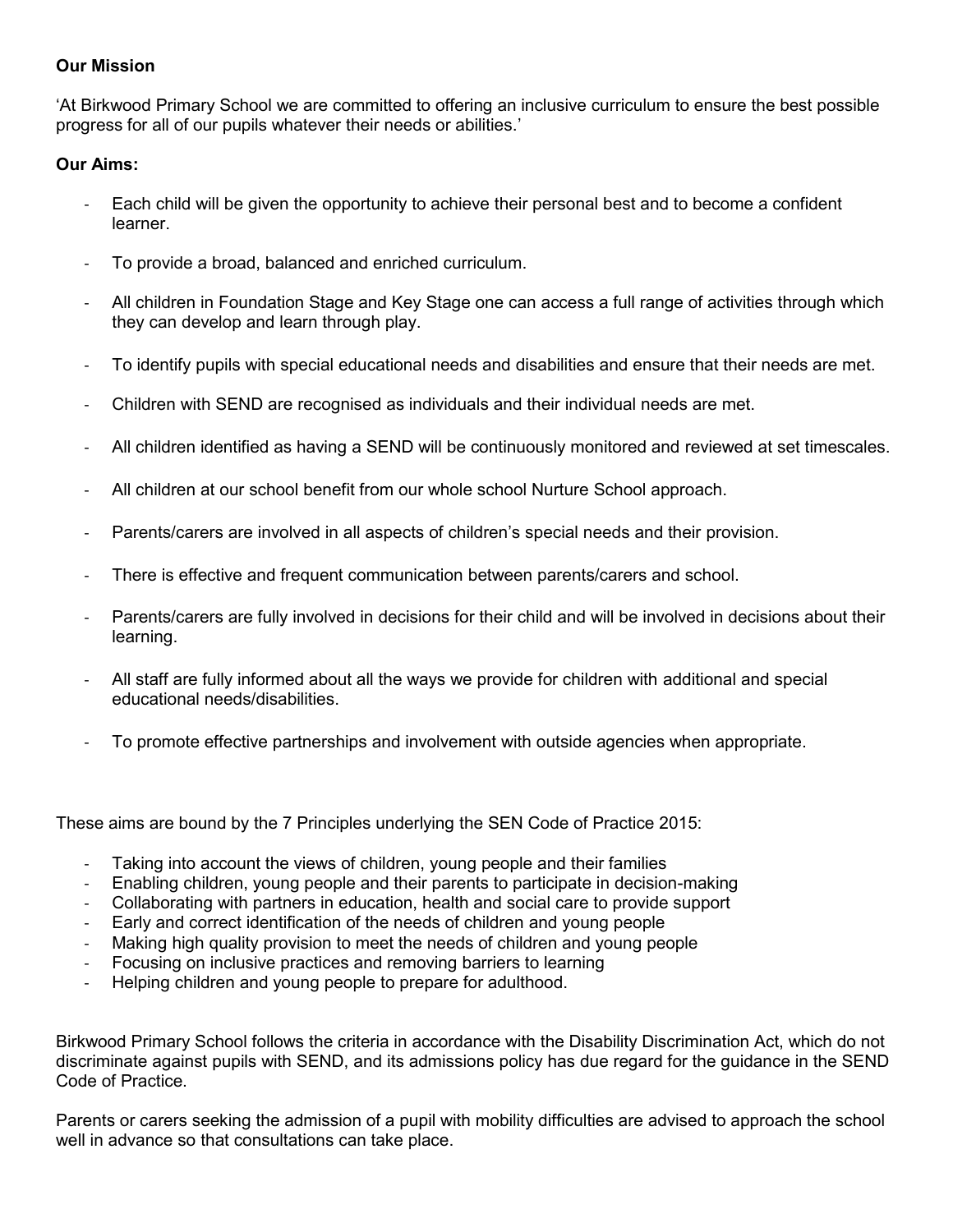The named Special Educational Needs and Disability Co-ordinator (SENDCo) is Deputy Headteacher, Mr. Ben Froggatt. Paul Sabin is the Governor responsible for SEND/Inclusion.

## **The role of the Special Educational Needs Co-ordinator (SENDCo).**

The key responsibilities of the SENDCo include:

- Overseeing the day-to-day operation of the school's SEND policy.
- Supporting early identification of children with SEND
- Co-ordinating provision for children with SEND
- Liaising with parents and carers
- Liaising with and supporting colleagues
- Advising on the graduated approach to providing SEND support
- Liaising with outside agencies including the Early Years providers, Local Authority support, Educational Psychology services, health and Social Care
- Supporting teaching staff to review the targets/provision set out in a child's Individual Provision Maps and/or School Focussed Plan (SFPs) within the timescales agreed
- Ensuring that the school keeps records of all pupils with SEND up to date including children at SEND Support and those with an Education, Health and Care plan (EHCP)
- Being a key point of contact with external agencies, especially the local authority and its support services.
- Liaising with potential next providers of education to ensure a pupil and their parents/carers are involved in decisions about options and a smooth transition is planned.
- Working with the Headteacher and school governors to ensure that the school meets its responsibilities under the Equality Act (2010) with regard to reasonable adjustments and access arrangements
- Advising on the deployment of the school's delegated budget and other resources to meet pupils' needs effectively.

The SENDCo, Mr. Ben. Froggatt, works in close collaboration with the school's Parent Support Advisor (PSA), Mrs Linda Taylor and the Behaviour Support Learning Mentor, Mr Richard Davis along with parents/carers, class teachers, teaching assistants, external agencies and the Governing Body. Teaching assistants under the guidance of the SENDCo and class teachers, provide support for pupils with SEND within the classroom/setting, in small groups or on a personalised basis, to meet the specific needs of the child. Pupils with more complex needs will have additional provision allocated determined on individual needs.

The SENDCo and teaching staff seeks to develop effective ways of overcoming barriers to learning and sustaining effective teaching through analysis and assessment of children's needs, by monitoring the quality of teaching and learning standards of pupils achievements and by setting targets for improvement. The SENDCo collaborates with staff so that the learning of all children is given equal priority and available resources are used to maximum effect. Regular assessments require the staff to analyse the schools provision or intervention groups and the children being targeted by these groups using staff expertise to maximum effect.

#### **Access to the curriculum**

Birkwood Primary school believes in inclusion for all children. In whole class work teachers will involve and support all pupils by differentiated questioning, by demonstrating skill in action and by reinforcing key points. All staff are fully aware that children need to be taught in a visually, kinaesthetically and auditory teaching and learning styles to address all learners. Some children will require pre-tutoring or may work in a small group at their level and pace.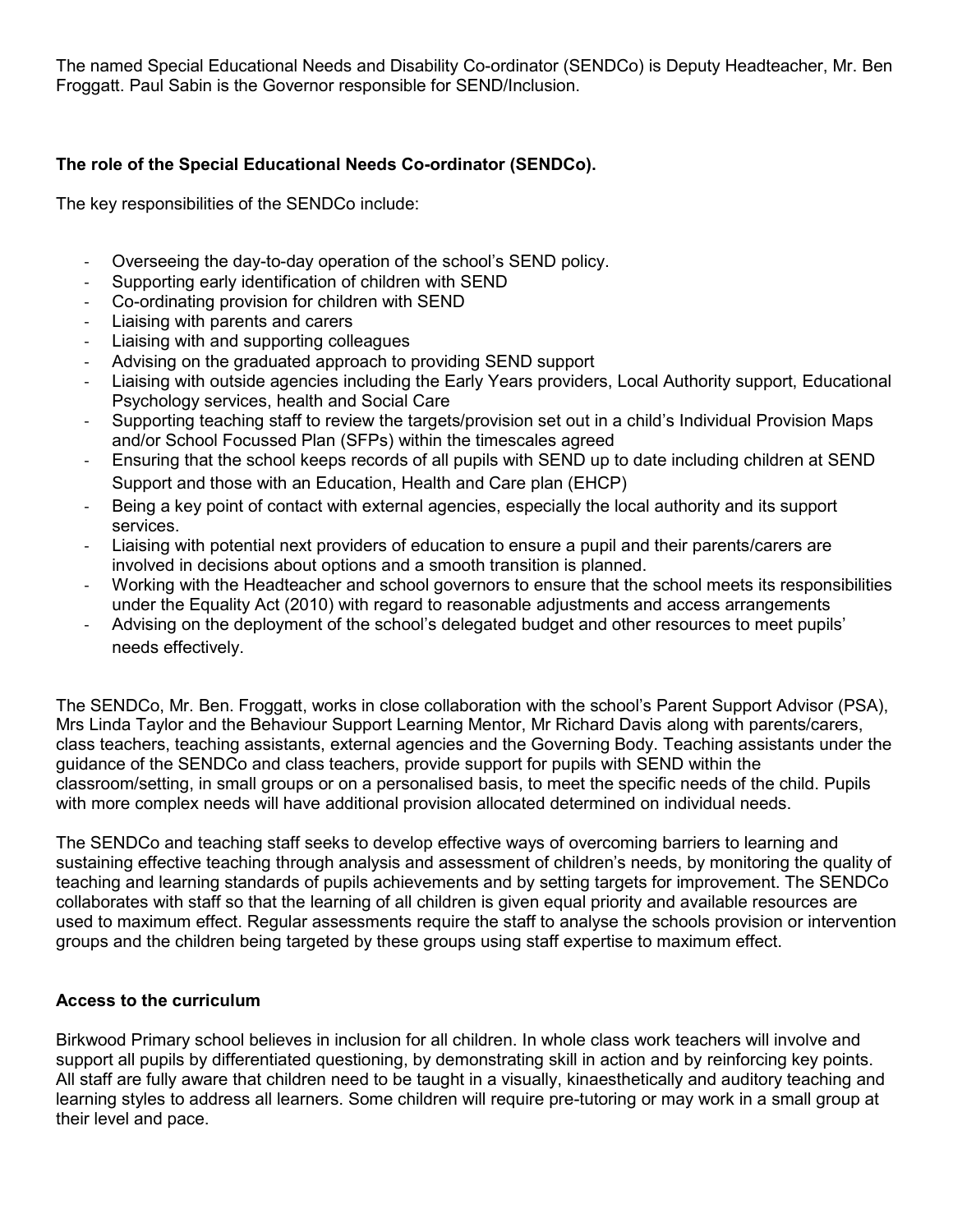Provision/action that is additional to quality first differentiated teaching may constitute a child being added to the school's SEND register and monitored through the Assess-Plan-Do-Review cycle using an Individual Provision Map. This will be written by the class teacher in consultation with the SENDCo, other staff, parents/carers and pupils, where appropriate. It may also contain advice from external agencies.

The Individual Provision Map will set targets for pupils and will detail:

- The short term targets set for the child
- A child's long term outcomes
- The teaching strategies to be used
- The provision to be put in place
- Details of review (inc. timescales)
- Resources needed.
- The amount it costs school to provide the support/provision
- Details of parent/carer comments/involvement
- Details of any current external involvement.

The Individual Provision Map is an on-going document therefore this allows the provision/support be monitored on an on-going basis. School will encourage parents/carers to participate in the target setting and reviewing process at every stage using the school's person centred approach. Parents/carers will also be fully involved with external agencies and proposed interventions through a problem solving session where appropriate. Each child on the school's SEND register will also have a One-Page Profile, which (as the name suggests) is a onepage document, which will highlight key information about the child including how to best support them.

If a child's needs require more intense support and/or intervention then school may decide a child would also benefit from a School Focussed Plan (SFP). This plan will again involve all key people involved in the child's development and include an Individual Provision Map, however the SFP will include a more robust analysis of the child due to the higher level of need identified.

For pupils who have an Education, Health and Care Plans (EHCPs), their progress will also be monitored and reviewed using an Individual Provision Map but also through a formal meeting annually and a report provided for the LA. The SENDCo will also liaise with the SENDCo in transition schools (e.g. to secondary or if a child is moving school) to ensure that effective arrangements are in place to support pupils at the time of transition.

In addition to the above procedures, children Looked After (LAC) by the Local Authority will also be supported by a Termly Personal Education Plan (TPEP). Where a child is considered both LAC and SEND, Designated Teacher/SENDCo and teachers, key workers and relevant agencies will work with Local Authority representatives, carers and relevant agencies to ensure the support and progress detailed on a child's TPEP coincides with that on their provision map/SFP/EHCP.

## **Identification and Assessment of pupils with SEND**

The school is committed to early identification of special educational needs and adopts a graduated response to meeting SEND in line with the SEND Code of Practice 2015.

Children's needs are identified through:

- Parental discussion and concerns
- Concerns from pre-school settings
- Concerns from staff members
- Academic assessments (inc. Year One Phonics Screening)
- Routine health screening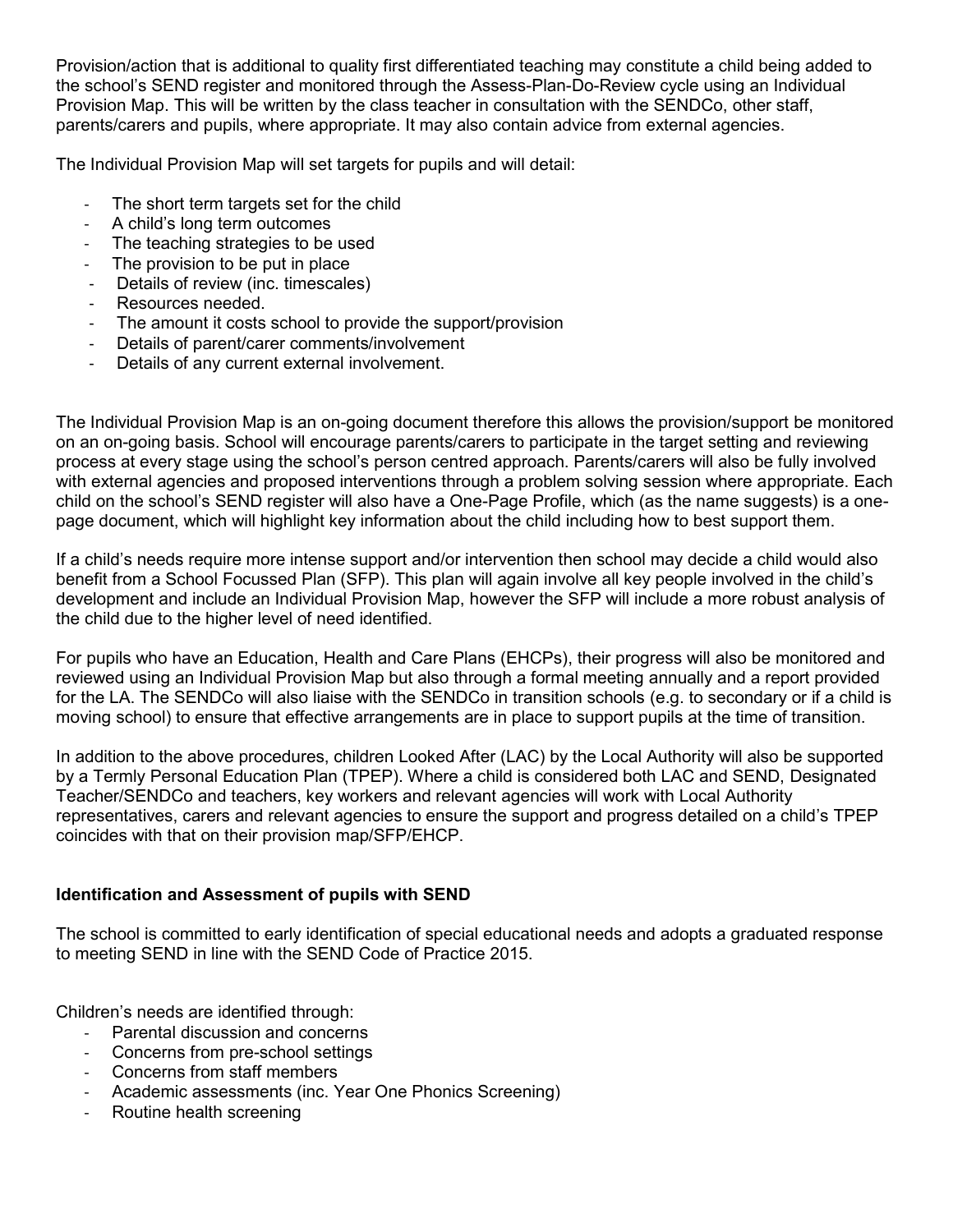## **The Graduated Approach/Response to identifying and monitoring SEND**

- 1. A child will be identified using an initial concern procedure, which is a discussion with parent/carers, SENDCo and teacher no matter who has the initial concern.
- 2. The SENDCo will then support the teacher with choosing an appropriate intervention. The level and time period of intervention will be agreed between the class teacher and SENDCo, which will be appropriate for the individual child. These are recorded by the child's class teacher.
- 3. If still no progress/change the SENDCo will discuss with other adults (who work with the child) as to whether another intervention would be suitable. These are again recorded by the child's class teacher.
- 4. If progress is still limited or it is decided further intervention work should continue, an Individual Provision Map shall be created for the child. This will constitute the child as being on the SEND register, following parental consent. This will be monitored and reviewed on an on-going basis with key timescales detailed on the document. Parents will be invited to contribute to all parts of the provision/support, however will be consulted with at least termly through extended parent/carer evenings.
- 5. Where deemed necessary the appropriate agency will be contacted, again following parent/carer consent. Staff will act upon the advice given.
- 6. If a child's needs are deemed more complex in nature and/or the level of provision/support is higher than children being monitored with and Individual Provision Map then the SENDCo with consultation with parents/carers may decide a child would also benefit from a School Focussed Plan (SFP).
- 7. If there is still limited improvement after agencies being involved and a level of support that is considered above and beyond what school can provide from within elements 1 and 2 SEND funding then the SENDCo will apply for an EHCP. This will involve:
	- a) SENDCo to arrange a date with parents/carers, teacher, TA and all professionals currently involved.
	- b) The child will be involved through the process via the one-page-profile process.
	- c) The majority of the assessment will be discussed and written at the meeting involving all people at stage a).
	- d) The SENDco will then write-up the assessment within 2 weeks and share with parents/carer before sending off the plan for Needs Assessment Panel and beginning the 20 week EHCP process.

It must be noted however, that only a small number of children with specific higher level needs will meet the criteria for an EHCP.

Please note that if the range of evidence collected suggests that the learner is not making the expected progress the class teacher will consult with the SENDCo in order to decide whether additional and/or different provision is necessary. There is no need for a pupil to be registered as having SEND unless the school is taking additional or different action. Pupils with disabilities but no special needs will be recorded on the school's medical register. Once a need has been identified, the relevant agencies will carry out the necessary diagnostic assessments.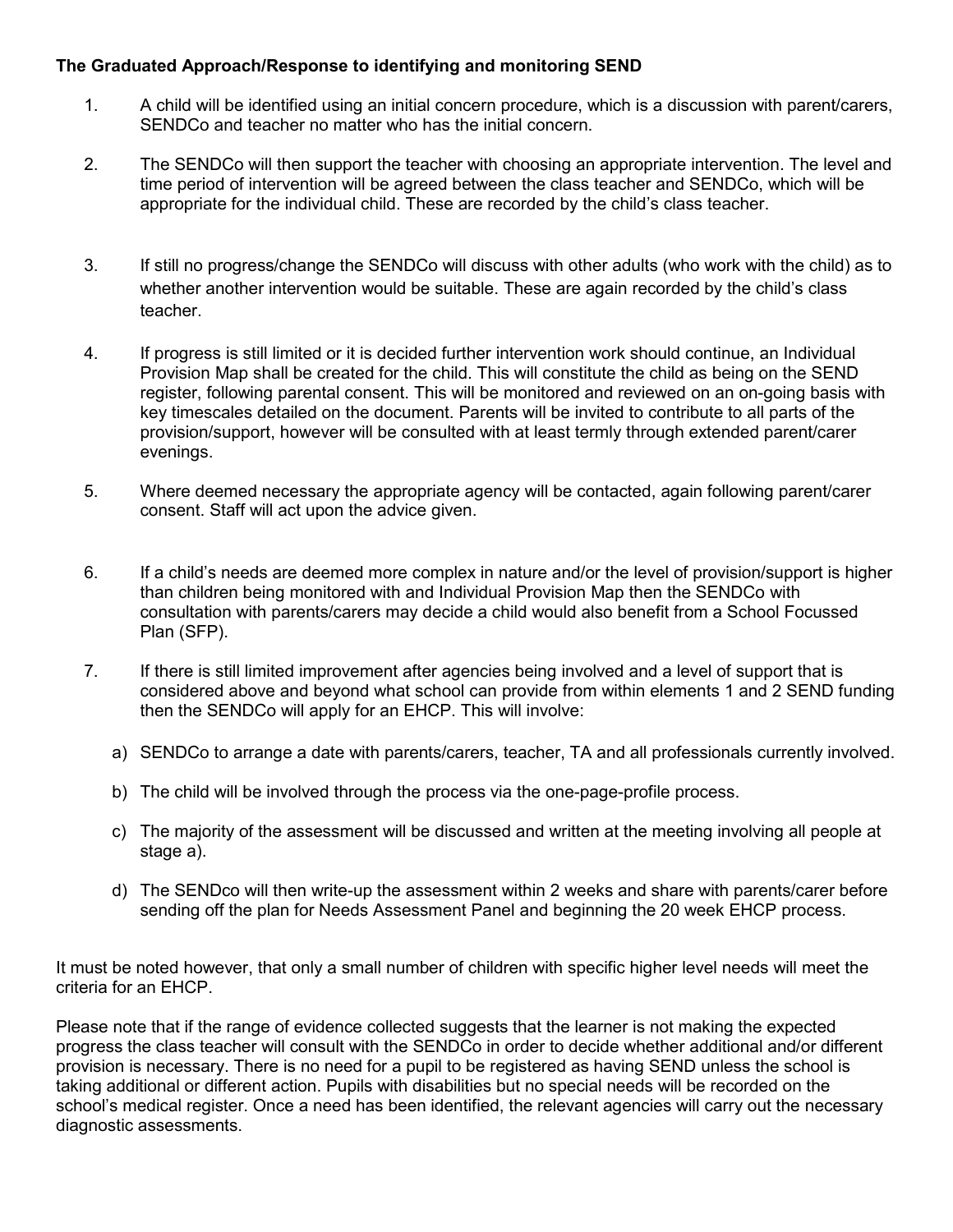#### **Supporting pupils and families**

Birkwood Primary School is a person centred school and believes that parents/carers are important partners in the effective working relationship in raising their child's attainment and general experience of life. They are encouraged to be fully involved in the identification, assessment and decision-making process in the school. Parents/carers' contribution to their child's education is valued highly by the staff of the school. This is also including recording children's views and implementing and reviewing their learning/support. The school will also update parents/carers with relevant information.

We show sensitivity, honesty and mutual respect in encouraging children to share concerns, discuss strategies and see themselves as equal partners in the school. All children are involved in making decisions, where possible, as soon as they start at the school. The ways in which we encourage them to participate reflects their emerging maturity. Confident young children, who know that their opinions will be valued and who can practise making choices, will be more secure and effective children during their school years. At Birkwood, we encourage children to participate in their learning. We encourage them to have a voice in deciding the priorities for our School Improvement Plan through the school council. We encourage them to take ownership of their learning targets by discussing their targets and what they can do to improve. For children with SEND this includes discussing the strategies for their success. We encourage them to take part in reviewing their progress and in setting new goals and challenges. They are also actively involved in creating their personalised pupil profile.

Ben Froggatt (SENDCO and Inclusion Leader) and Linda Taylor (PSA) are not class-based and can be contacted to discuss any concerns that parents/carers or pupils may have. Children and their families may also benefit from the school's Behaviour Support Learning Mentor, Mr. Richard Davis. Mr. Davis is also non classbased and will work with children with social and emotional difficulties both inside and outside of the classroom, always with the key aim to have children within classroom lessons as much as possible in order to benefit from quality first teaching.

#### **Exiting the SEND register**

The SEND register is a fluid record, where children can exit and enter at various periods throughout their school-life. Where a child has made sufficient progress so that they no longer require extra support/provision, a discussion will be held with the parents/carers to gain agreement for them to be removed from the SEND register. We will continue to monitor their progress to ensure that they remain on track, and that they are receiving support at a level appropriate to their needs. Likewise, if it is felt a child must be re-added to the SEND register then this will be done in consultation with all key people involved with the child including parents/carers.

#### **Alternative Provision**

Some children may have requirements that mean they will benefit most from a specialist placement, this may be for a short term placement or longer term. For example, they may have a placement in a Resourced School for Speech and Language needs, or a Social, Emotional & Mental Health or Special Academy for behavioural needs. In most cases, these children must have an EHCP and be showing a complex level of need.

#### **Links and use of outside agencies:**

Close links are maintained with the LA support services in order to ensure that the school makes appropriate provision for children with special educational needs. Where it is necessary to contact outside agencies, the SENDCo will usually make the necessary arrangements and discuss with parents/carers accordingly. These agencies include the Educational Psychology Service, Social Communication & Interaction (SCI) team, Speech and Language Therapy, behaviour support, health, hearing/visual impairment and LA personnel. Any or all of these agencies may be involved in the provision setting, delivery or review of targets in order to ensure the children have the best opportunity to thrive.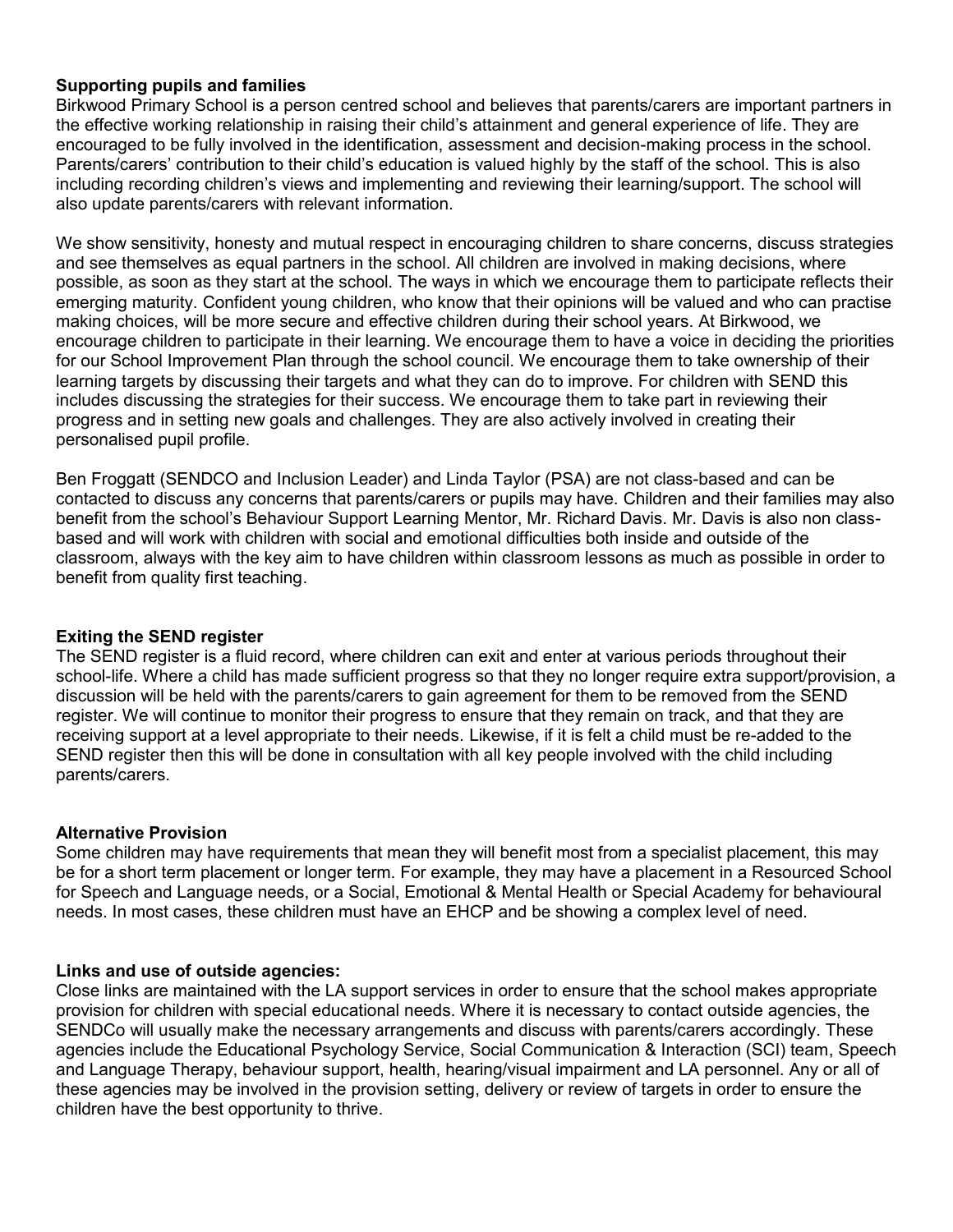#### **Links with other schools and agencies including the voluntary sector:**

Links are maintained to ensure a smooth transfer on school entry through liaison and visits to local Early Years Settings. Children are invited to visit us for induction visits in the term before they start school. If necessary the school liaises with other agencies at this stage. Children with SEND who transfer from other schools are supported through their induction to the school by the class teacher, SENDCo and by SMSAs to ensure that they have a smooth transition. Liaison from Year 6 to Year 7 ensures a smooth transition. Staff from Secondary Schools visit school in the summer term and then provide additional visits to support the transition of pupils with SEND. Discussions are held with relevant staff to make them aware of the needs of pupils transferring. The records of the child are also transferred once the child has started at the new school.

## **Role of the Governing Body:**

The governing body of the school must:

- e) Do its best to ensure that the necessary provision is made for any child who has special educational needs or disabilities
- f) Ensure that where the 'responsible person' has been informed by the LA that a child has special educational needs or disability, those needs are made known to all who are likely to teach them
- g) Ensure that teachers in the school are aware of the importance of identifying and providing for those children who have SEND
- h) Ensure that parents/carers are involved in decisions by the school that SEND provision is being made for their child
- i) Ensure that a child with special educational needs or disability joins in the activities of the school together with children who do not have special educational needs or disabilities, so far as is reasonably practical and compatible with the child receiving the special educational provision their learning needs call for, the efficient education of the children with whom they are educated, and the efficient use of resources
- j) Have regard to the Special Educational Needs and Disability Code of Practice: 0 to 25 (2015) when carrying out its duties toward all children with SEND
- k) Consult the LA and the governing body of other schools, when it seems to be necessary or desirable in the interests of co-ordinated special educational provision in the area as a whole
- l) Publish information on the school's website about the implementation of the policy for SEND. This information should be updated annually and be in accordance with the requirements detailed in the Special Educational Needs and Disability Code of Practice: 0 to 25 (2015).

## **Accessibility:**

The school produces accessibility plans as required by the DDA, amended by the SEN and Disability Act 2001. All children, regardless of disability, are encouraged to join in all of our activities, including trips and after school clubs. Where necessary, appropriate modifications are made to allow for a child to participate fully in the National Curriculum and additional activities. Parents and carers are invited to contact Ben Froggatt in the Inclusion Office to discuss their child's specific requirements. Full details can be found in the school's Accessibility Strategy and Access Plan.

#### **Complaints procedure:**

If parents/carers have a complaint concerning provision for their child they should discuss this with the class teacher. If this proves unsuccessful the matter should be referred to the Inclusion Leader (Ben Froggatt) and/or Headteacher (Mr Daniel Wood). Should the matter still be unresolved the parents/carers should contact the 'responsible person' on the governing body. If the complaint remains unresolved the Chair of Governors should be involved and finally the complaint should be taken to the Local Authority and/or Secretary of State.

Further information can be found on the school's SEND Information Report is available under the SEND tab on the school website [www.birkwood.org.uk.](http://www.birkwood.org.uk/)

For our admissions policy, please follow the link below: <http://www.birkwood.org.uk/website/wp-content/uploads/2012/09/Admissions.pdf>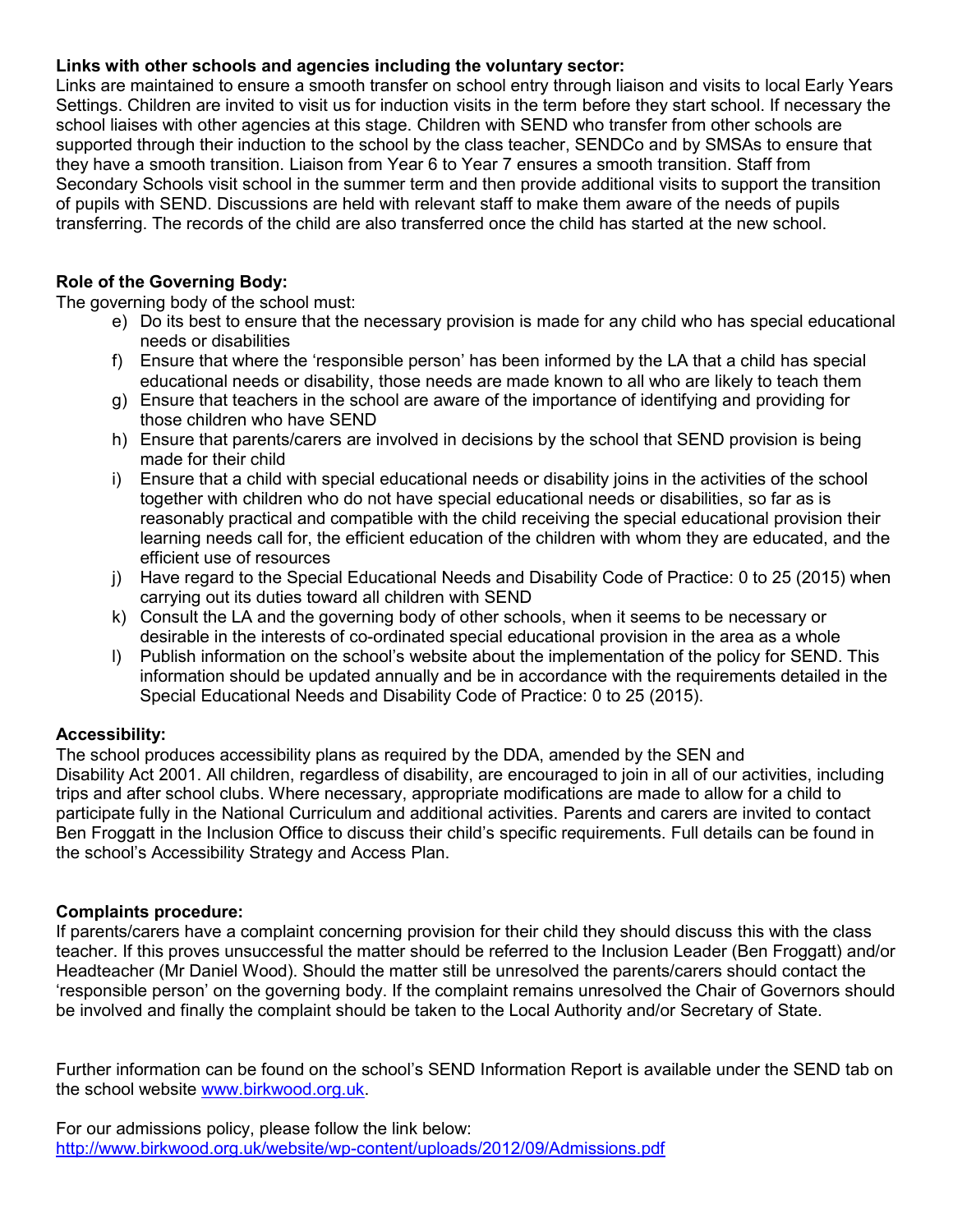The Local Offer from the local authority can be found at: https://www.barnsley.gov.uk/services/education-learning-and-childcare/schools-andcolleges/ education-for-children-and-young-people-with-special-educational-needs/sendlocaloffer

#### **Reviewing the SEND policy**

In accordance with the recommendation of NASEN, the Governing Body reviews this policy every year. The Governors may, however, review the policy earlier than this, if the government introduces new regulations, or if the Governing Body receives recommendations on how the policy might be improved.

This policy was last reviewed in October 2021, it will be due for renewal in October 2022.

| Signed | Headteacher |
|--------|-------------|
|        |             |

Signed \_\_\_\_\_\_\_\_\_\_\_\_\_\_\_\_\_\_\_\_\_\_\_\_\_\_Headteacher Date \_\_\_\_\_\_\_\_\_\_\_\_\_\_\_\_

Signed \_\_\_\_\_\_\_\_\_\_\_\_\_\_\_\_\_\_\_\_\_\_\_\_\_\_\_\_\_\_\_Chair of Governors Date \_\_\_\_\_\_\_\_\_\_\_\_\_\_\_\_\_\_